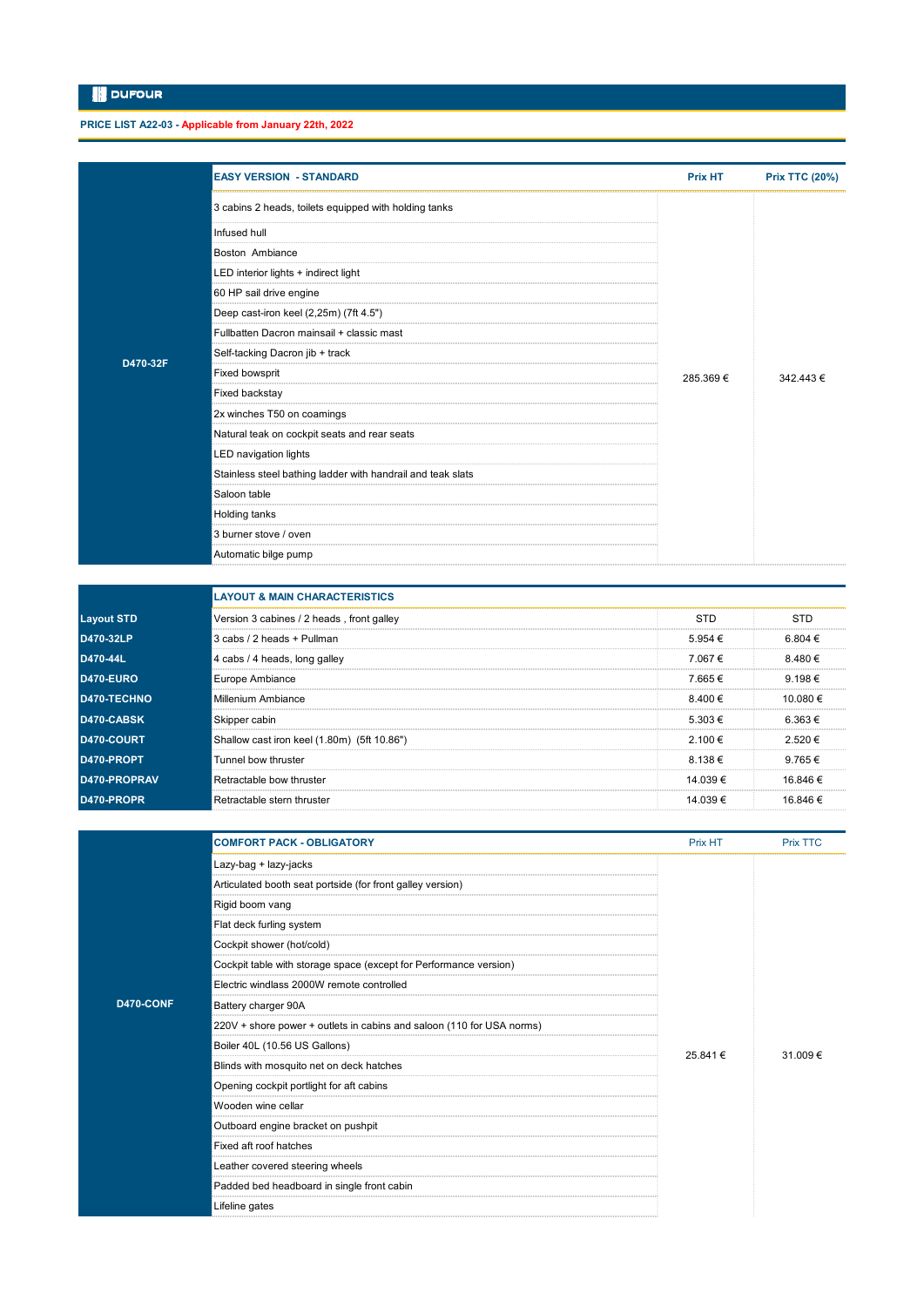| Sea water electric pump<br> |  |
|-----------------------------|--|
| Automatic shower pump       |  |
|                             |  |

|            | <b>IOCEAN VERSION</b>                             |         |        |  |
|------------|---------------------------------------------------|---------|--------|--|
|            | 2 x T50 roof winches for halyard operations       |         |        |  |
| D470-OCEAN | Mainsail rail on the roof                         | 7 303 € | 8.763€ |  |
|            | 2 x winches T50 for German system at Helm station |         |        |  |
|            | Asymmetrical spinnaker gear                       |         |        |  |

|            | <b>PERFORMANCE VERSION</b>                                                              |          |         |
|------------|-----------------------------------------------------------------------------------------|----------|---------|
|            | Black laquered mast + boom + Dyform standing rigging + Hydraulic backstay and boom vang |          |         |
|            | Mainsail sheet in the cockpit                                                           |          |         |
|            | 2 x T50 roof winches for halyard operations                                             |          |         |
|            | Upgrade 2 x winches T55 on coamings for genoa and spinnaker                             |          |         |
|            | 2 x winches at helm station T55 for German Sheeting System                              |          |         |
| D470-PPERF | Adjustable genoa lead cars (remplace self tacking jib)                                  | 26.964 € | 32.357€ |
|            | Asymetrical spinnaker gear                                                              |          |         |
|            | Fiberglass steering wheels (set of 2) $\Box$ Black $\Box$ White                         |          |         |
|            | Black stanchions anodized                                                               |          |         |
|            | Performance cockpit table                                                               |          |         |
|            | Dynema lifelines                                                                        |          |         |
|            | Dynema running rigging                                                                  |          |         |
|            | Covering and Dufour Performance stickers - availability to confirm                      |          |         |

|                    | <b>PACK ADVENTURE - Requires comfort pack</b>                                          |          |          |
|--------------------|----------------------------------------------------------------------------------------|----------|----------|
|                    | Fusion RA70 Bluetooth Kit + 2x Cockpit loudspeakers + 2x loudspeakers in the saloon    |          |          |
|                    | Fridge into cockpit table                                                              | 21.347 € |          |
|                    | Plancha gas and sink                                                                   |          |          |
|                    | Sprayhood with hand rail                                                               |          |          |
| <b>D470-ADVA22</b> | Electric opening bathing platform                                                      |          | 25.616 € |
|                    | Cockpit cushions with backrest + rear seats                                            |          |          |
|                    | Natural teak with black stripes (without frames) on cockpit floor and bathing platform |          |          |
|                    | *Extra Natural teak with frames +1569€                                                 |          |          |
|                    | *Extra Synthetic teak instead of Natural teak +2640€                                   |          |          |

|                | <b>STYLE PACK</b>                                                   |          |              |
|----------------|---------------------------------------------------------------------|----------|--------------|
|                | Leather inserts in single front cabin                               |          |              |
|                | Mirrors in saloon and front single cabin                            |          |              |
| D470-PSTYLEA22 | Venetian blinds in the saloon, in aft cabins and front single cabin | 11 009 € | $13.211 \in$ |
|                | Fabric lining inserts in the saloon and front single cabin          |          |              |
|                | Carpet in saloon                                                    |          |              |
|                | Carpet in cabins                                                    |          |              |

| <b>D470-SAIL</b> | <b>IELECTRONIC SAILING PACK</b>                                                  |         |          |  |  |
|------------------|----------------------------------------------------------------------------------|---------|----------|--|--|
|                  | Speedo wind vane log unit anemometer - I70s display on port side                 |         |          |  |  |
|                  | Raymarine Evolution autopilot - L&S hydraulic motor - P70 s display on starboard | 12.968€ | 15.561 € |  |  |
|                  | VHF Ray 63                                                                       |         |          |  |  |
|                  | AXIOM 7 GPS on starboard                                                         |         |          |  |  |
|                  |                                                                                  |         |          |  |  |
|                  | <b>ELECTRONIC CRUSING PACK - Requires Sailing Pack</b>                           |         |          |  |  |
|                  |                                                                                  |         |          |  |  |

| <b>2470-CRU</b> | AXIOM 12 PRO GPS at cockpit table (incompatible Performance pack) |         |       |
|-----------------|-------------------------------------------------------------------|---------|-------|
|                 | AIS 700 transmitter / receiver                                    | 7.308 € | 770 € |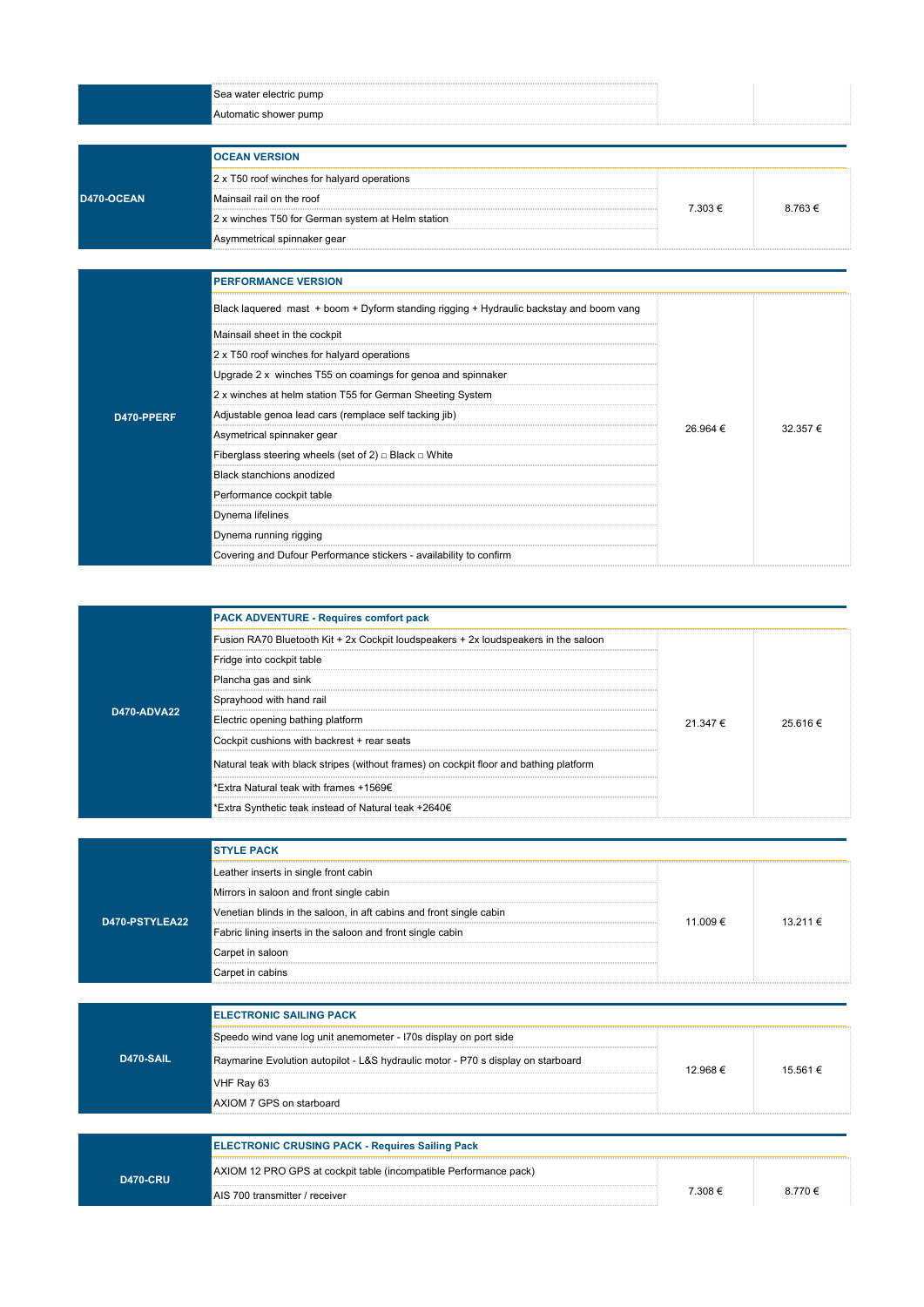|                                                                                                                                                                                                                                      | VHF loudspeaker in cockpit                                                                                                                     |                    |                                                             |
|--------------------------------------------------------------------------------------------------------------------------------------------------------------------------------------------------------------------------------------|------------------------------------------------------------------------------------------------------------------------------------------------|--------------------|-------------------------------------------------------------|
|                                                                                                                                                                                                                                      | <b>ELECTRONIC TRANSAT PACK - Requires Sailing + Crusing Pack</b>                                                                               |                    |                                                             |
|                                                                                                                                                                                                                                      | Digital radar 18" - QUANTUM                                                                                                                    |                    |                                                             |
| <b>D470-TRA</b>                                                                                                                                                                                                                      | Wireless Smartcontroller remote control                                                                                                        | 6.741 €            | 8.089€                                                      |
|                                                                                                                                                                                                                                      | Second handset VHF RayMic on starboard helm station                                                                                            |                    |                                                             |
|                                                                                                                                                                                                                                      |                                                                                                                                                |                    |                                                             |
|                                                                                                                                                                                                                                      | <b>ELECTRONIC</b>                                                                                                                              |                    |                                                             |
| D470-AFFSUP                                                                                                                                                                                                                          | Additional i70s display at the chart table                                                                                                     | 882€               | 1.058€                                                      |
| D470-AXIOM12TC                                                                                                                                                                                                                       | AXIOM 12 PRO Multifunction Display                                                                                                             | 5.607€             | 6.728 €                                                     |
| D470-CDEGUI                                                                                                                                                                                                                          | Double windlass control with chain counter                                                                                                     | 982 €              | 1.178 €                                                     |
|                                                                                                                                                                                                                                      | <b>HULL</b>                                                                                                                                    |                    |                                                             |
| D470-NOIR                                                                                                                                                                                                                            | Antifouling with hull preparation : black                                                                                                      | 3.423€             | 4.108€                                                      |
| D470-NOIRE                                                                                                                                                                                                                           | Extra for Epoxy protection                                                                                                                     | 2.809€             | 3.371 €                                                     |
|                                                                                                                                                                                                                                      | <b>ENGINE</b>                                                                                                                                  |                    |                                                             |
| D470-R60                                                                                                                                                                                                                             | 3 blades folding propeller 60 hp                                                                                                               | 2.310 €            | 2.772€                                                      |
| D470-R75                                                                                                                                                                                                                             | 4 blades folding propeller 75 hp                                                                                                               | 3.707 €            | 4.448€                                                      |
| D470-75                                                                                                                                                                                                                              | Upgrade to 75 hp engine - Saildrive                                                                                                            | 5.780 €            | 6.936 €                                                     |
|                                                                                                                                                                                                                                      | <b>RIGGING / DECK HARDWARE</b>                                                                                                                 |                    |                                                             |
| <b>D470-ME</b>                                                                                                                                                                                                                       | Furling mast (manual), mainsail without batten (incompatible very long keel & Performance pack)                                                | 3.192€             | $3.830 \in$                                                 |
| D470-VOILESOFF                                                                                                                                                                                                                       |                                                                                                                                                | 7.077 €            |                                                             |
|                                                                                                                                                                                                                                      | GV & Génois 108% Offshore - Upgrade standard sail in Dacron                                                                                    |                    | 8.492€                                                      |
|                                                                                                                                                                                                                                      |                                                                                                                                                |                    |                                                             |
|                                                                                                                                                                                                                                      | Self Tacking Jib offshore (replacing standard self taking jib)                                                                                 | 4.127 €            |                                                             |
|                                                                                                                                                                                                                                      | Code 0 with furling system (incompatible Performance pack)                                                                                     | 11.225 €           |                                                             |
|                                                                                                                                                                                                                                      | GV Performance full batten - Require Performance pack                                                                                          | 9.083 $\epsilon$   | 4.952 €<br>13.469 €<br>10.899 €                             |
|                                                                                                                                                                                                                                      | Genoa Performance - Require Performance pack<br>Adjustable genoa tracks and cars - Caution, this option deletes the self tacking jib - Include | 7.077 €<br>2.951 € |                                                             |
|                                                                                                                                                                                                                                      | Genoa<br>Dacron Genoa 108% - Require Fulltrack option                                                                                          | 4.400 €            |                                                             |
|                                                                                                                                                                                                                                      | Self Tacking Jib tracks + Genoa tracks (Self Tacking Jib in std)                                                                               | 1.124 €            | 8.492 €<br>3.541 €<br>5.279€<br>1.348 €                     |
|                                                                                                                                                                                                                                      | 2 x T50 winches at the helm station for German Sheeting System (German System included)                                                        | 4.494€             | 5.393€                                                      |
|                                                                                                                                                                                                                                      | 2 x Electric Winches T50 at helm station for German Sheeting System (set of 2)- Require option<br>D470-WINGER                                  | 9.020€             |                                                             |
|                                                                                                                                                                                                                                      | Electric roof winch T50 PS - requires the Ocean or the Performance pack                                                                        | 4.358 €            |                                                             |
|                                                                                                                                                                                                                                      | Electric roof winch T50 SB - requires the Ocean or the Performance pack                                                                        | 4.358 €            |                                                             |
|                                                                                                                                                                                                                                      | Electric winch T50 PS on coamings (Mainsail halyard in Easy version)                                                                           | 4.358€             |                                                             |
|                                                                                                                                                                                                                                      | Electric winch T50 SB on coamings                                                                                                              | 4.358 €            |                                                             |
| D470-FOCOFF<br>D470-CZER<br>D470-GVFULL<br>D470-GEN108<br><b>D470-CHARGEN</b><br>D470-GENDAC<br>D470-FULLTRACK<br>D470-WINGER<br>D470-WINGEREL<br>D470-WINDRELBD<br>D470-WINDRELTD<br>D470-WPBDELEC<br>D470-WPTDELEC<br>D470-ACSPIBD | Asymmetrical spinnaker gear                                                                                                                    | 1.911 €            | 10.823 €<br>5.229€<br>5.229€<br>5.229€<br>5.229€<br>2.293 € |

|                    | <b>DECK EQUIPMENT</b>                                                          |                  |              |  |
|--------------------|--------------------------------------------------------------------------------|------------------|--------------|--|
| <b>D470-PASCO2</b> | Natural teak decks with frames - Require adventure pack                        | 11.797 €         | 14.156 €     |  |
| D470-PASCO5        | Synthetic teak decks with grey joints with frames- Require adventure pack      | 13.482 €         | 16.178 €     |  |
| D470-FULL01        | Full teak on boat with frames                                                  | 19.661 €         | $23.594 \in$ |  |
| <b>D470-FULL02</b> | Full synthetic teak on boat with frames                                        | 22.470€          | 26.964 €     |  |
| <b>D470-BIM</b>    | Twin zone bimini (helmsman + seat) with LED imcompatible with Performance pack | 8.715€           | 10.458 €     |  |
| D470-ACAB          | Sprayhood                                                                      | 4.116€           | 4 939 €      |  |
| D470-HTCOCK        | Covers for steering wheels + cockpit table                                     | 1 1 6 $\epsilon$ | 1 399 €      |  |
| D470-PETIN         | Stainless steel bow protection                                                 | 609€             | 731 €        |  |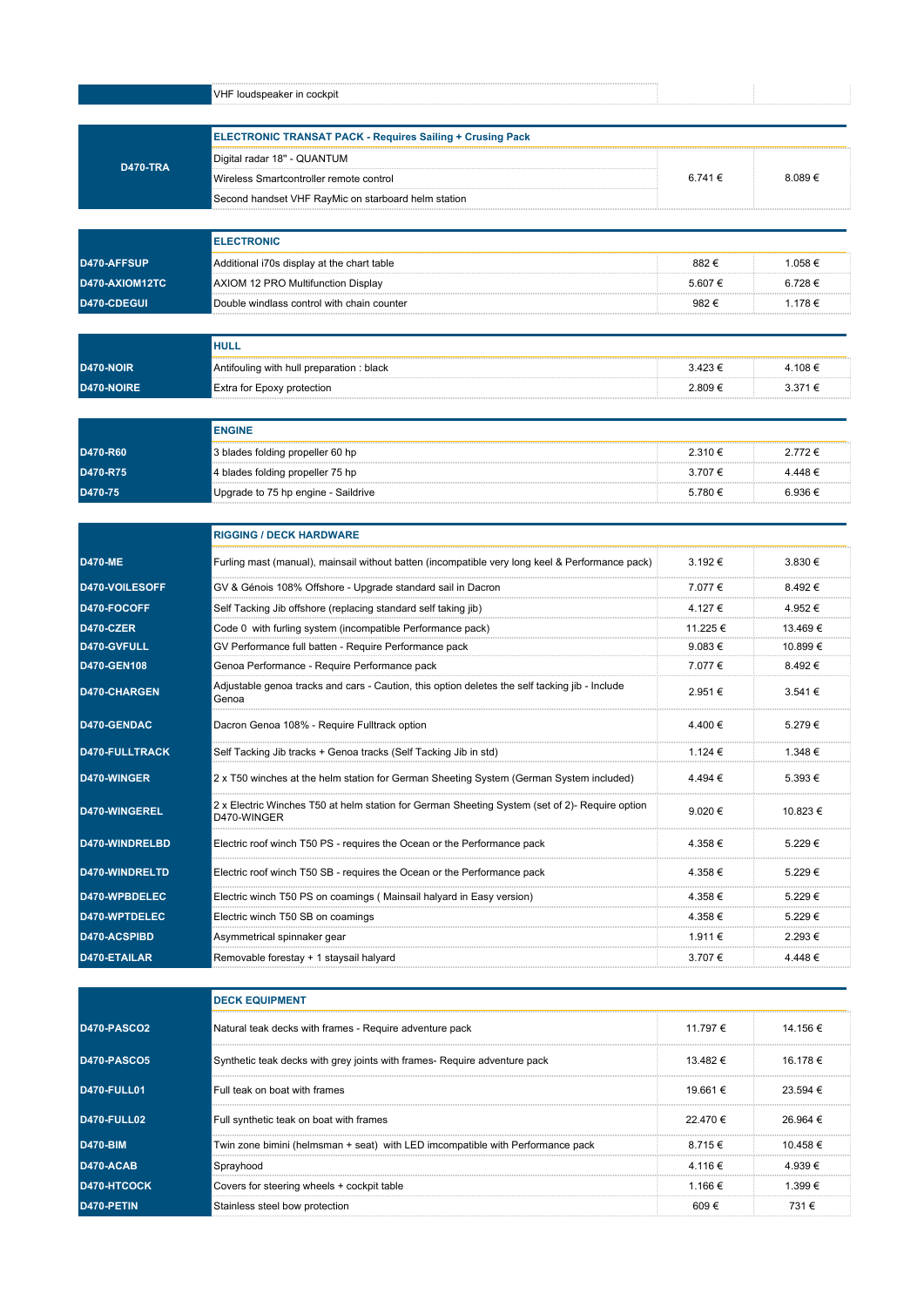| D470-MOUIL       | Main mooring kit (anchor + chain + rope) + 3 lines + 6 fenders                       | 2.615€      | $3.137 \in$ |
|------------------|--------------------------------------------------------------------------------------|-------------|-------------|
| <b>D470-BOSS</b> | Retractable davits (maximum 50 kg per davit) - please check availability with Dufour | 4.127 €     | 4.952€      |
| <b>D470-LBS</b>  | Sunbed with integrated trunk and natural teak top                                    | 4.599€      | 5.519 €     |
| D470-BARN        | Fiberglass steering wheels (set of 2) Black                                          | 2.583 €     | 3.100 €     |
| <b>D470-BARB</b> | Fiberglass steering wheels (set of 2) White                                          | 2.583 $\in$ | $3.100 \in$ |
| D470-CKCOUSS     | Cushions for cockpit seats and backrests + aft seats + helmsman's backrest           | 7.303 €     | 8763€       |
| D470-COULUX6     | Sunbed cushions                                                                      | $2111 \in$  | $2.533 \in$ |
| D470-COULUX4     | Roof sunbathing cushions                                                             | 2.069 €     | 2482 $\in$  |
| D470-COULUX5     | Sunbathing cushions roof front                                                       | 1460 $\in$  | $1751 \in$  |

|                  | <b>INTERIOR</b>                                                 |                  |         |
|------------------|-----------------------------------------------------------------|------------------|---------|
| D470-BUSISEAT    | Business seat (only front galley version)                       | 4.820€           | 5.783€  |
| D470-SABR        | Extra for SAHARA BROWN saloon cushions                          | $1.113 \in$      | 1.336 € |
| <b>D470-SABE</b> | Extra for SAHARA BEIGE saloon cushions                          | $1.113 \in$      | 1.336 € |
| <b>D470-BB</b>   | Extra for BONANZA BEIGE saloon cushions                         | $1.113 \in$      | 1.336 € |
| D470-RABE        | Extra for RABBANI BEIGE saloon cushions                         | 1.113 €          | 1.336 € |
| <b>D470-RAG</b>  | Extra for RABBANI GREY saloon cushions                          | $1.113 \in$      | 1.336 € |
| D470-RALG        | Extra for RABBANI LIGHT GREY saloon cushions                    | 1.113 €          | 1.336 € |
| <b>D470-SOBE</b> | Extra for SOFT BEIGE saloon cushions                            | 1 901 €          | 2.281€  |
| D470-TABLUXE     | Electric base + "luxury" saloon table - availability to confirm | $3.203 \in$      | 3.843 € |
| D470-CARTRAN     | Saloon table convertible into berth                             | 1 050 €          | 1.260 € |
| <b>D470-SOM3</b> | Slatted mattress support 3 cabins version                       | $2426 \in$       | 2.911 € |
| <b>D470-SOM4</b> | Slatted mattress support 4 cabins version                       | 3 234 $\epsilon$ | 3.881 € |
| D470-MOQCAR      | Carpet in saloon                                                | 2.604 $\in$      | 3.125 € |
| D470-MOQCAB      | Carpet in cabins                                                | 2.604 €          | 3.125 € |

|                     | <b>ELECTRICAL SYSTEM</b>                                                                                                   |             |               |  |  |
|---------------------|----------------------------------------------------------------------------------------------------------------------------|-------------|---------------|--|--|
| D470-CLIM           | Reversible air conditioning: saloon, cabins, 220V/110V                                                                     | 22.355 €    | 21.900 €      |  |  |
| D470-HEAT           | Heating (water system, outlets : saloon, cabins, heads)                                                                    | 9.660 $\in$ | 11.592 €      |  |  |
| D470-GPEELEC        | Generator 6kW (fischer panda 8000i)                                                                                        | 22.402€     | 26.882 €      |  |  |
| D470-CONV           | 12v/220v converter, 2000W                                                                                                  | $3.245 \in$ | $3.893 \in$   |  |  |
| D470-CONVUS         | 12v/110v inverter 2000W - USA Norm (instead of EU Norm)                                                                    | 3.245 €     | $3.893 \in$   |  |  |
| D470-MIWA           | Microwave oven 220V only                                                                                                   | 945€        | 1.134 €       |  |  |
| D470-MIWAUS         | Microwave oven PRE-WIRING only - USA Norm (instead of EU Norm)                                                             | 824 €       | 989€          |  |  |
| D470-CONS           | Extra refrigerator                                                                                                         | 1.785 €     | 2.142 €       |  |  |
| D470-LAVV           | Dishwasher 220v only - not available forward galley version                                                                | 1.974 €     | 2.369€        |  |  |
| <b>D470-TV32FUS</b> | PRE-WIRING TV 32" saloon - front galley (pre-wiring and lift 110V only, no TV supplied) - USA<br>Norm (instead of EU Norm) | 3.486€      | Not available |  |  |
| D470-TV32F          | TV 32" saloon - front galley                                                                                               | $3.423 \in$ | 4.108€        |  |  |
| D470-TV32L          | TV 32" saloon - long galley                                                                                                | 3.896€      | 4.164 €       |  |  |
| <b>D470-TV32LUS</b> | PRE-WIRING TV 32" saloon - long galley (pre-wiring + lift 100V only, non TV supplied) - USA<br>Norm (instead of EU norm)   | \$<br>877   | Not available |  |  |
| D470-PLAN           | Plancha - gas operated in the cockpit and sink                                                                             | 1.717 €     | $2.060 \in$   |  |  |
| D470-FRIGCK         | Cooler box in the cockpit table                                                                                            | 1.512 €     | 1.814 €       |  |  |
| <b>D470-EXP</b>     | Espresso machine 220v only                                                                                                 | 578€        | 693€          |  |  |
| D470-EXPUS          | Espresso machine PRE-WIRING only - USA Norm (instead of EU Norm)                                                           | 210€        | 252€          |  |  |
| D470-VINELEC        | Electric wine cellar (seulement version cuisine frontale)                                                                  | 2.809€      | $3.371 \in$   |  |  |
| <b>D470-BOSE</b>    | FUSION Acoustimass combined DVD/audio system (saloon, cockpit) and speakers                                                | 3.465 €     | 4.158€        |  |  |

|                | <b>HYDRAULIC SYSTEM</b>                               |          |          |  |
|----------------|-------------------------------------------------------|----------|----------|--|
| D470-DESAL     | Watermaker 60 L / H - 12V                             | 18 606 € | 22.327 € |  |
| D470-WCELEDABD | Electric toilet forward portside (fresh water flush)  | 1 155 €  | 1.386 €  |  |
| D470-WCELEDATD | Electric toilet forward starboard (fresh water flush) | 1 155 €  | 1.386 €  |  |
| D470-WCELEDRBD | Electric toilet aft portside (fresh water flush)      | 1 155 €  | 1.386 €  |  |